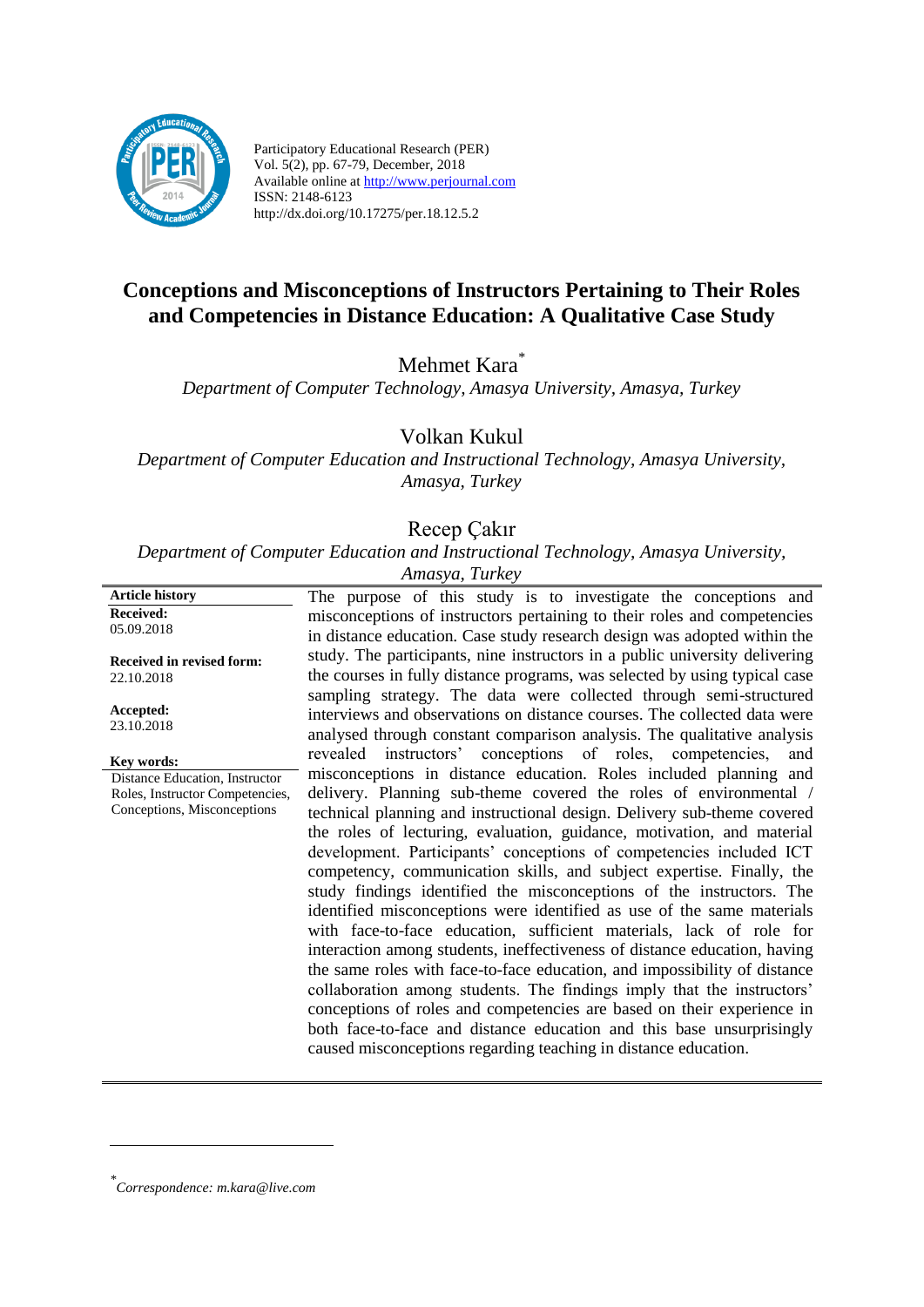### **Introduction**

Distance education is independent of time and place, and often teachers and students are at different times and places to participate in teaching process. It is a theoretical and systematic education system in which students, teachers and teaching materials come together through different communication technologies (Moore, & Kearsley, 2004). The use of distance education system increases proportionally with developing technology. Distance education, which is now a necessity of the age, is a system preferred for people of all ages to be educated without having to go to an educational institution. Distance education provides people with many advantages, some of them are the followings:

- Getting flexible education as independent of time and place
- Education according to individual differences
- To be able to learn according to their own learning speed
- Rich with multimedia support and therefore more efficient and effective education
- To be able to learn from subject experts
- Providing lifelong learning
- Contribution to equality of opportunity in education (Umurhan, 2008; Kaya, 2002).

Historically, distance education, which began with correspondence education in the United States in the 1800s, has improved and provided the opportunity to reach large audiences with the development of technology. Especially with the spread of the internet, there have been innovations in distance education processes (Gülbahar, 2009). According to Gülbahar (2009) distance education processes take place in different places, require special instructional design and techniques, communicate with different technologies and require specific institutional and managerial structuring.

In recent years, the number of distance education classes and the number of students have showed an increasing acceleration (Belcheir, & Cucek, 2002; Özcan & Yıldırım, 2018). Distance learning programs are becoming more and more popular in the all over the world as technological developments create new opportunities. There are examples indicating the demand for distance learning opportunities in the world. For example, there are currently 85 accredited distance education institutions in the United States that offer various degree programs and some non-degree courses or programs. Moreover, there are more than 100,000 students at Hong Kong Open University in China, and 130,000 registered students at Universidad Nacional de Education in Spain. All of these numbers clearly show that distance learning practices have a global acceptance and popularity worldwide (Simonson, Smaldino, & Zvacek, 2015). In Turkey as all over the world, due to the increasing use of internet technology, universities have shown interest in distance education applications. Many universities in Turkey offer distance education programs for graduate, undergraduate degree, and certificate programs (Özcan & Yıldırım, 2018). These numbers are increasing day by day with the increase and proliferation of distance education.

Due to the increase in the number of students, the number of faculty members needed is also increasing in distance education. Instructor awareness, experience, and knowledge about distance education structure, and their contribution to distance education are crucial factors (Koloğlu, 2016). Koloğlu, (2016) investigated the factors that most encouraged faculty members to participate in distance education. These factors are reported as enabling communication technologies to be used effectively, providing access to a new audience that cannot reach on campus, providing leisure time thanks to the independence of the venue, and

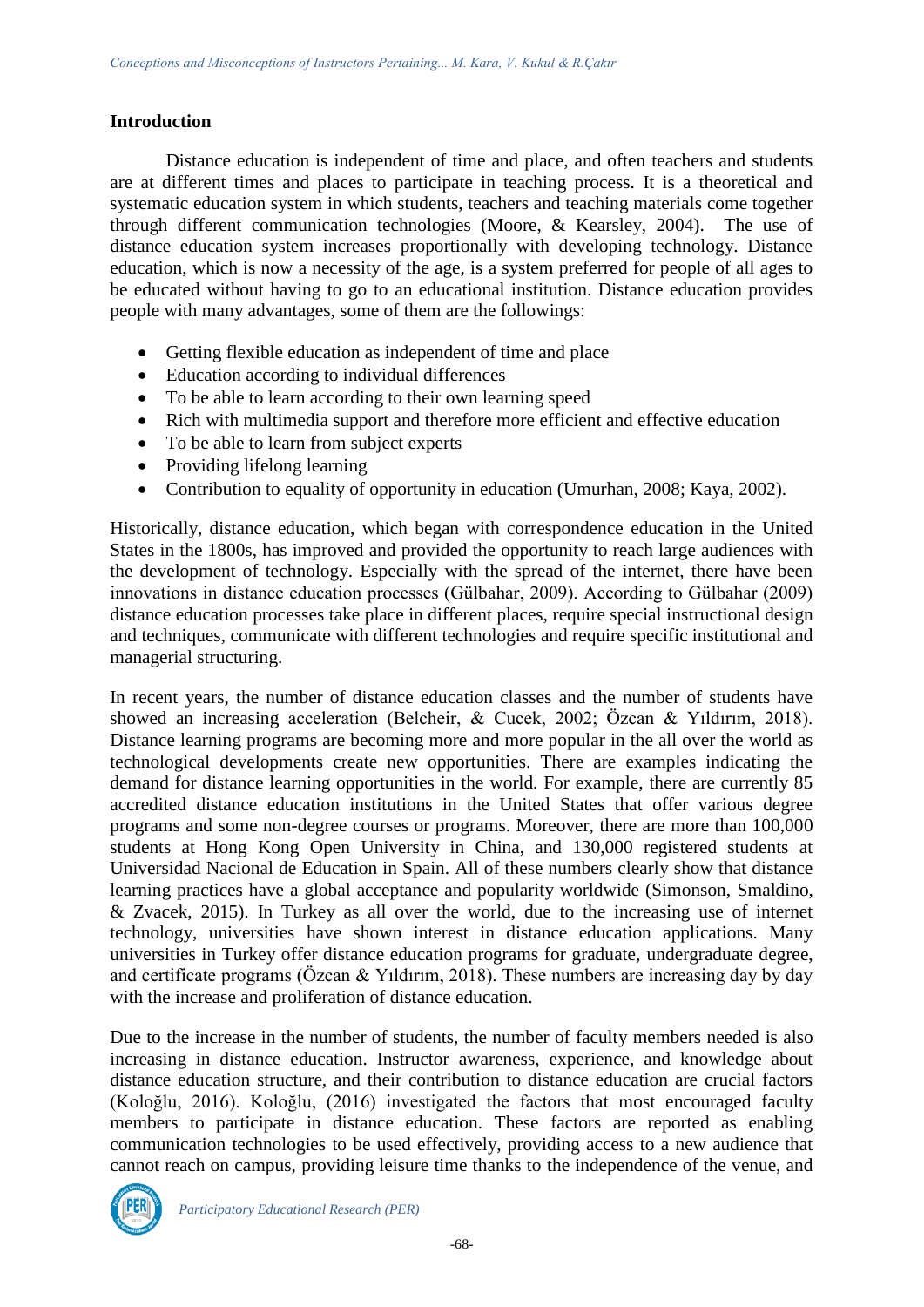providing flexibility for the students.

Faculty members offering distance education courses also carry out courses in face-to-face education. Belcheir and Cucek, (2002) reported that faculty members spend more effort for development of distance education courses than face-to-face courses. Additionally, apart from the spent effort and time, financial difficulties are seen as a deterrent to the teaching of instructors in distance education. The perceptions of the instructors involved in distance education affect the quality of education. Belchier and Cucek (2002), in their study with 254 instructors teaching in distance education founded that the main motivators of instructors for offering course are new experience to learn, support for students, and administrators' request.

In distance education, instructors are one of the most important factors of students' motivation and success. Teaching staff have a central role in achieving the optimal level of education and achieving learning objectives in it. They are actively involved in the processes of design and delivery. Studies in the literature show that the roles of instructors in distance education have differences from face-to-face education. When the roles of instructors in distance education are examined in the literature, distance education demands specific roles as appropriate with its context although there might be similar roles with traditional education (Berge, 2008; Kara, 2018). The roles in the literature are defined and categorized with various terminologies such as content developer, guidance, technical consultant, manager, and so forth (Aydın 2005; Goodyear et al., 2001; Kara, 2018; Williams, 2003). For example, Berge (2008) described the roles of teachers in distance education as pedagogical, social, managerial, and technical. Similarly, Williams (2003) identified 13 instructors' role in distance education settings. Besides, Aydın (2005) conducted a study to determine the role and competence of the instructors in Turkish context. He concluded that the instructors have eight important roles in distance education. He labelled them as content expert, process facilitator, instructional designer, advisor, technologist, evaluator, material producer, and administrator. Moreover, According to İncik and Tanrıseven (2012) the instructors have also academic roles in distance education. Some of those are to develop himself/herself in a professional way; to have a common attitude; to have a labor; to have a motivation; and to show a democratic approach. There are several example studies in the literature identifying instructor roles in distance education settings (e.g. Bawane & Spector, 2009; Easton, 2003; Guasch, Alvarez, & Espasa, 2010; Heuer & King, 2004). The terminologies, as mentioned, classification, and prioritization of the defined roles might vary depending on the context and participant perspectives.

On the other hand, each of these instructor roles identified in the literature requires a single or multiple competencies, or some roles require some common competencies (Kara, 2018). Teacher competencies are defined as the knowledge, skills and attitudes that teachers need to have in order to perform the teaching profession effectively and efficiently (Turkish Education Association, 2009). In the previous studies, the competencies were classified according to utilization context, roles, or the characteristics of the skills (Bawane & Spector, 2009). Whatever approach is adopted, in order to fulfill the above-mentioned roles, teaching staff should have these competencies. The relevant literature consists of several studies identifying and prioritizing instructor competencies in distance education (e.g. Aydın, 2005; Darabi, Sikorsky, & Harvey, 2006; Goodyear et al., 2001; Varvel, 2007; Williams, 2003). According to Kara (2018), although various instructor roles and competencies can be found in the relevant literature, the priority or importance of each role and competency varies depending on the context of distance education. Aydın (2005) states that, instructors have to overcome certain potential barriers in distance learning processes to effectively create

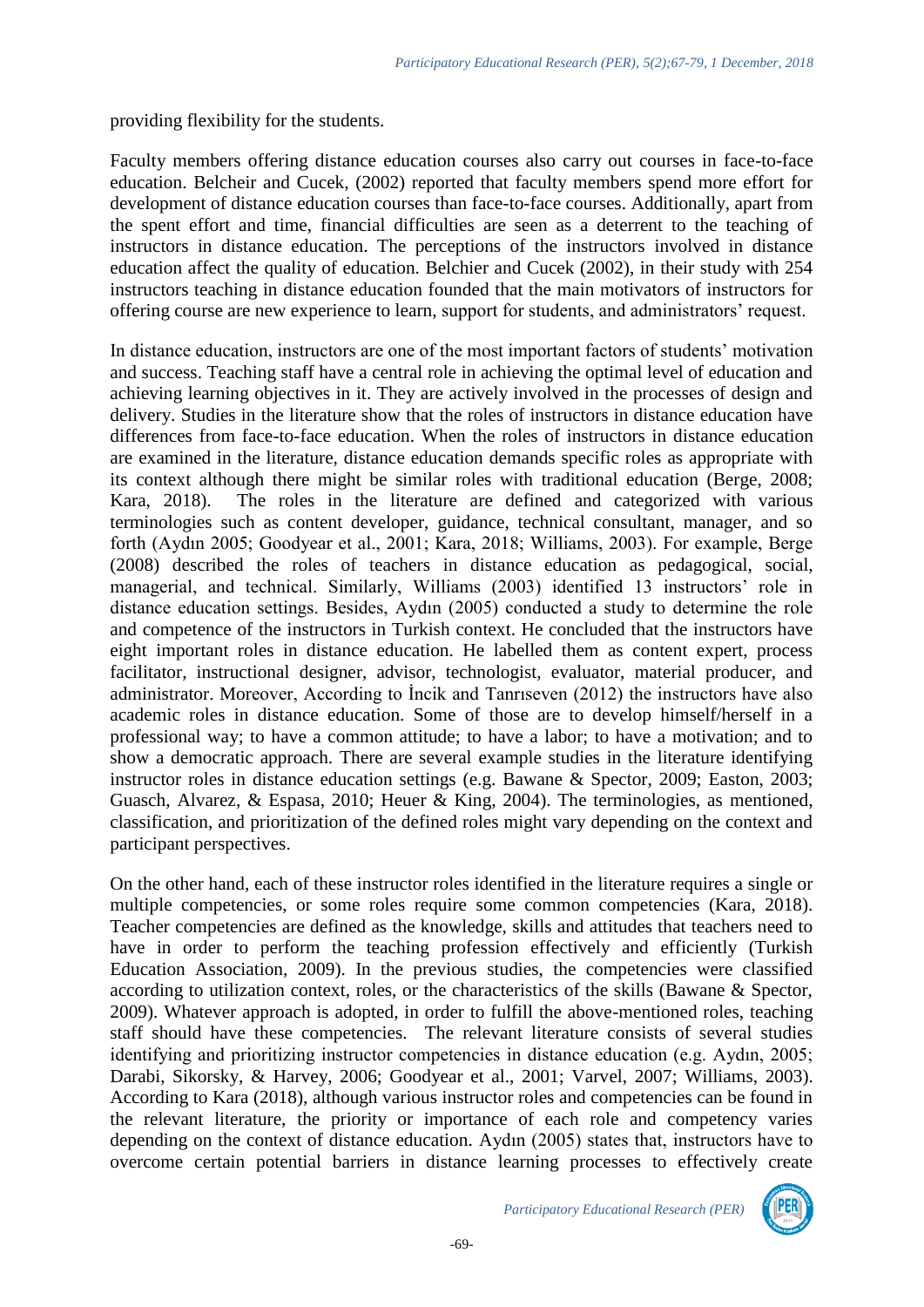learning environments using technological tools. Therefore, they must have different qualifications than face-to-face educational environments.

Lecturing in distance education environment alone is not enough, instead teachers have many synchronous and asynchronous responsibilities. In order to increase the quality and efficiency in distance education, it is of great importance that the instructors are aware of these responsibilities. For this sort of awareness, continuous professional development of the instructors are a necessity for quality assurance. These programs are required to be focused on empowering and encouraging the instructors to be active learners so that they can take the responsibility of their own learning through the reflections on their practice by avoiding techno-centric and one-size-fits-all approaches (Baran, Correia, & Thompson, 2011). For this reason, it is a determinant factor on the quality of distance education practices how instructors constructed their knowledge of teaching and learning at a distance. Specifically, how they constructed their knowledge about their roles and competencies in distance education drives their practices. In this context, the aim of this study is to reveal the conceptions and misconceptions of the instructors pertaining to their roles and competencies in distance education. The current study particularly sought to answer the following research questions:

- What are the conceptions of the instructors pertaining to their roles and competencies in distance education?
- What are the misconceptions of the instructors, if any, pertaining to their roles and competencies in distance education?

### **Method**

#### *Research Design*

The current study aimed to explore instructor conceptions and misconceptions of their roles and competencies in distance education settings. Based on this aim, qualitative case study research design was employed. Creswell (2007, p.73) defines case study as a qualitative methodology to investigate an issue through one or multiple cases in a delimited system and describes it as a research design in which multiple sources of data are used to describe a case and case-based themes over time. The present study is an instrumental case study, in which a single case is selected and investigated (Cresswell, 2007, p.74). In this study, distance education context of a public university was chosen as the case and the role and competency conceptions of the instructors practicing in distance education programs of this university were investigated as the issue. Semi-structured interviews and observations were used in the study so as to describe the case in detail.

### *Participants*

Typical case sampling strategy, a type of purposeful sampling strategies in qualitative inquiry, was selected to determine the participants. This means that the participant instructors are the typical representatives of the other instructors in the identified case since typical sampling strategy "highlights what is normal or average" (Miles & Huberman, 1994, p.28). The participants of the current study are the nine instructors offering distance education courses at undergraduate and graduate levels. The participants have the titles of professor  $(N=2)$ , assistant professor  $(N=1)$ , and instructor  $(N=6)$ . They deliver the courses in the distance education programs of classroom teaching, the internet and network technology, electrics, child development, elderly care, and medical documentation and secretariat. One of

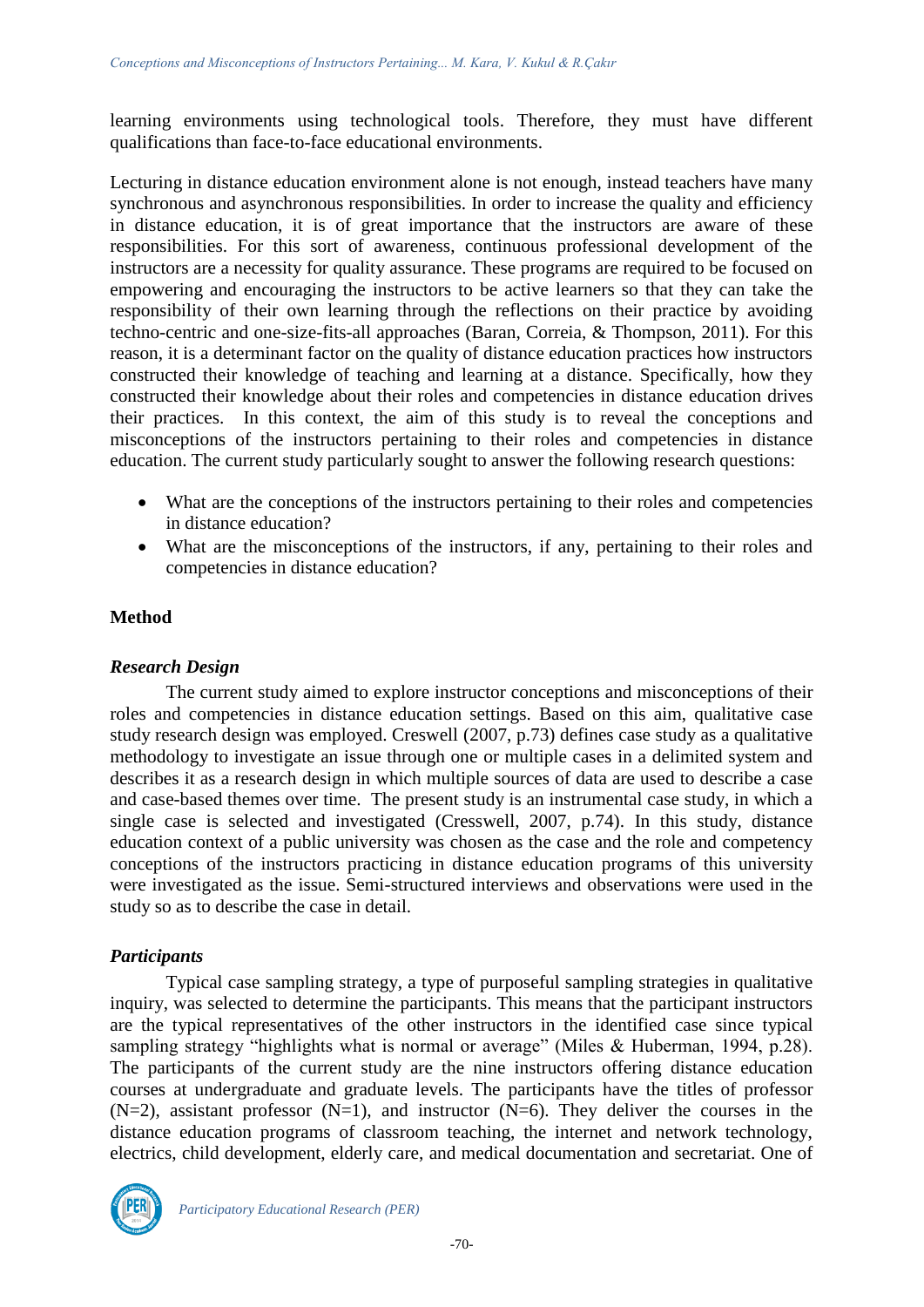the instructors delivers Turkish language course in distance education programs, which is a common compulsory course in all programs. Four of them have a degree on education while the rest of them have the degrees from other disciplines. Their experience in teaching distance education range from one to six years. Considering these characteristics of the participants, the required variation in terms of teaching field, teaching level, educational background, and experience was provided so as to ensure that the participants are the typical instructors of distance education. The sample size was determined relying on the conceptual saturation in the qualitative data analysis. The participants were named from I1 to I9 to keep them anonym through these unique pseudonyms assigned to each of them.

## *Context of the Study*

In Turkey, the courses in distance education programs are delivered as fully online via Learning Management Systems (LMS). However, face-to-face sessions are delivered in the courses requiring practice such as some courses in Electrics and Mechatronics programs. The instructors are assigned to the courses by the head of the departments. They are responsible for the design, delivery, and assessment of the courses. In the university where the study was conducted, instructional materials are delivered to students on the LMS as online in video and text-based formats. Synchronous course activities are conducted on the Web Conferencing System integrated to the LMS in the form of weekly lessons. All asynchronous course activities are similarly conducted on the LMS. The used LMS also have such components as forum, messaging tools, announcements, exams, and so forth. Traditional exams and alternative evaluation methods such as portfolio, projects, and collaborative or individual assignments can be used for evaluation. Yet, the mainstream way of evaluation is multiple choice exams. Students have to attend two exams per semester; a mid-term and a final exam. The mid-term exams are conducted as online on the LMS while final examinations are conducted on the campus as paper and pencil. The instructors in the target university have not participated in any sort of in-service trainings except the individual trainings on the LMS usage.

### *Instruments*

The data were collected through semi-structured interviews and observations on the distance courses of the participants. Both interview and observation forms were developed by the researchers based on the relevant literature on instructor roles and competencies in distance education. The questions in the interview schedule were about the instructor roles and competencies. A total of 13 questions were asked. Both schedules were reviewed by the two professionals, having a doctoral degree, from the department of computer education and instructional technology and revised based on their recommendations.

# *Data Collection Procedure*

The interviews and observations were conducted concurrently in the spring semester of 2018. Firstly, the identified instructors were invited for participation via phone calls by informing them about the purpose of the study. The interviews were conducted in their offices in diverse schools of the university upon their requests. The interviews were recorded with the permissions of the participants and then transcribed for analysis. The durations of the interviews ranged from 10 to 15 minutes.

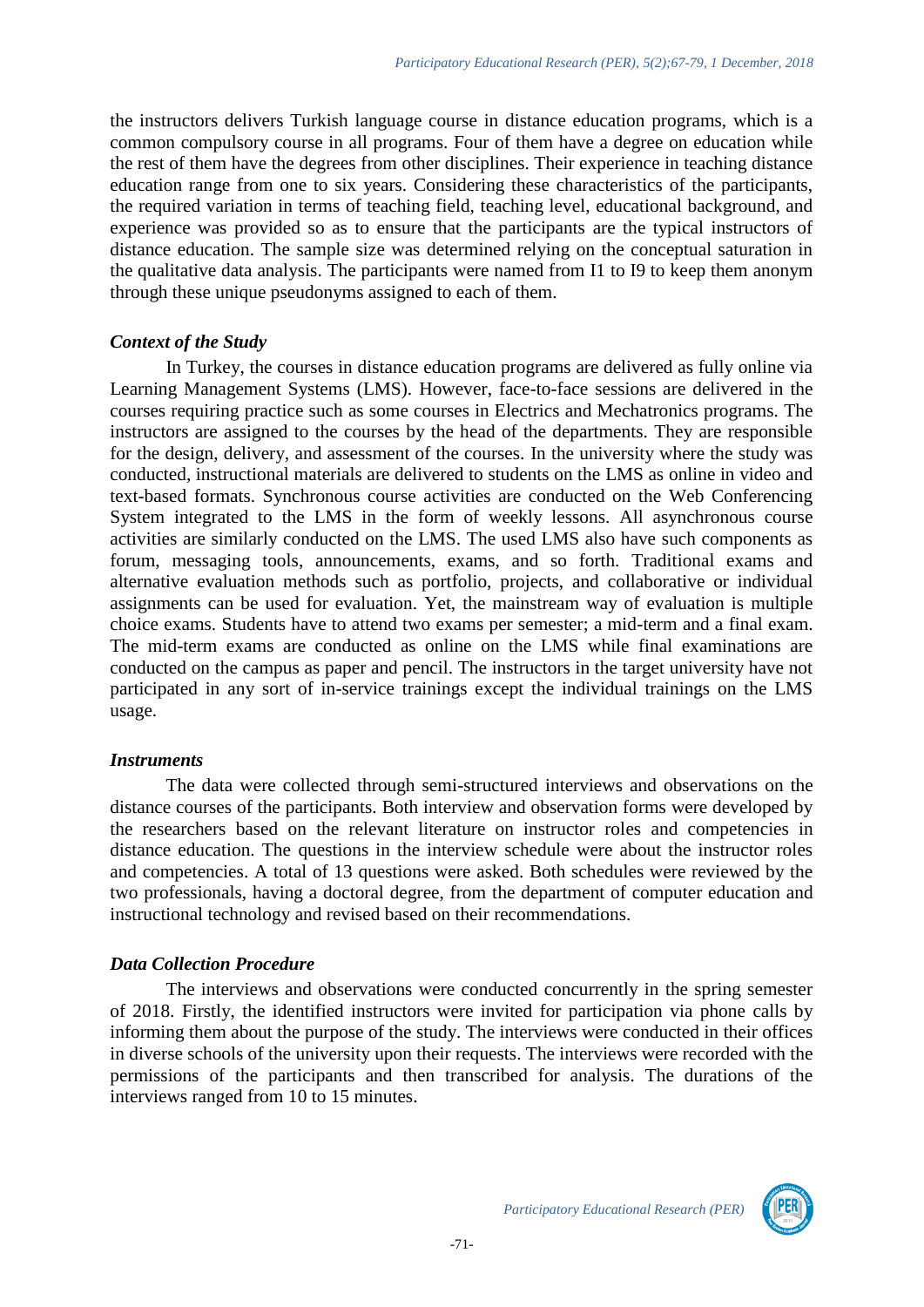### *Data Analysis*

The qualitative data were analysed in three phases; organization of the data, reduction of the data through coding, and representation of the data in terms of tables and discussion as described by Creswell (2007, p.148). These phases, as Creswell (2007, p.150) elaborated, were not linear, but rather create a spiral in an interrelated manner. In the first phase, the data were transcribed into the text format and each incident was named through the pseudonyms. In the second phase, the transcripts were numerous times read by the researchers. The data were reduced into the data segments by coding through constant comparison analysis method. The codes were interpreted relying on the field notes and the memos taken by the researchers during the data collection and analysis and their dimensions and properties. Hybrid naming was used to label the codes. In other words, the labels were derived both from the collected data and the relevant literature. Based on these interpretations, the codes were classified as the themes by comparing them within and between the incidents. In the final phase, the codes and themes were illustrated through the tables and described and discussed by paying special attention to the context because description of the study context has a key role in case studies (Creswell, 2007, p.151). Throughout the three phases of the data analysis, the researchers kept memoing and used them to refine the tentative codes and themes extracted from the data.

### *Trustworthiness of the Study*

Trustworthiness of the study was ensured by following the guidelines of Lincoln and Guba (1985). Credibility was ensured through prolonged engagement of the researchers in the study context, triangulation, and peer debriefing. First of all, the researchers spent sufficient time in the study context so as to understand the setting and create the best rapport with the participants. Then, the interview data were triangulated through the observation on distance courses. Peer debriefing was also employed to avoid researchers' potential bias on the research problem. For this purpose, the data were coded by another professional of computer education and instructional technology, holding a doctoral degree in the same field, based on the guidelines of Garrison et al. (2006) on negotiated coding approach. An agreement percentage of 84.21 was achieved. As Garrison et al. (2006) described, the codes were actively discussed among the coders and a consensus was achieved on the final version of them. Transferability of the findings was provided through the in-depth descriptions of the codes and themes within the study context. Finally, as for confirmability, researchers adopted a reflective attitude toward the study problem throughout the study procedure.

### **Findings**

The findings were classified under three main categories; conceptions of roles and competences, and misconceptions. For each theme, the frequency of the codes were presented. In addition, the descriptions of each code were supported with the quotations from the interviewee responses.

### *Conceptions of Roles*

Instructor roles were defined in this study as the acts of the instructors that they play to deliver distance course. Two sub-themes were extracted from the participant responses. Their responses during the interviews pertaining to their roles were based on their experience in both face-to-face and distance education.

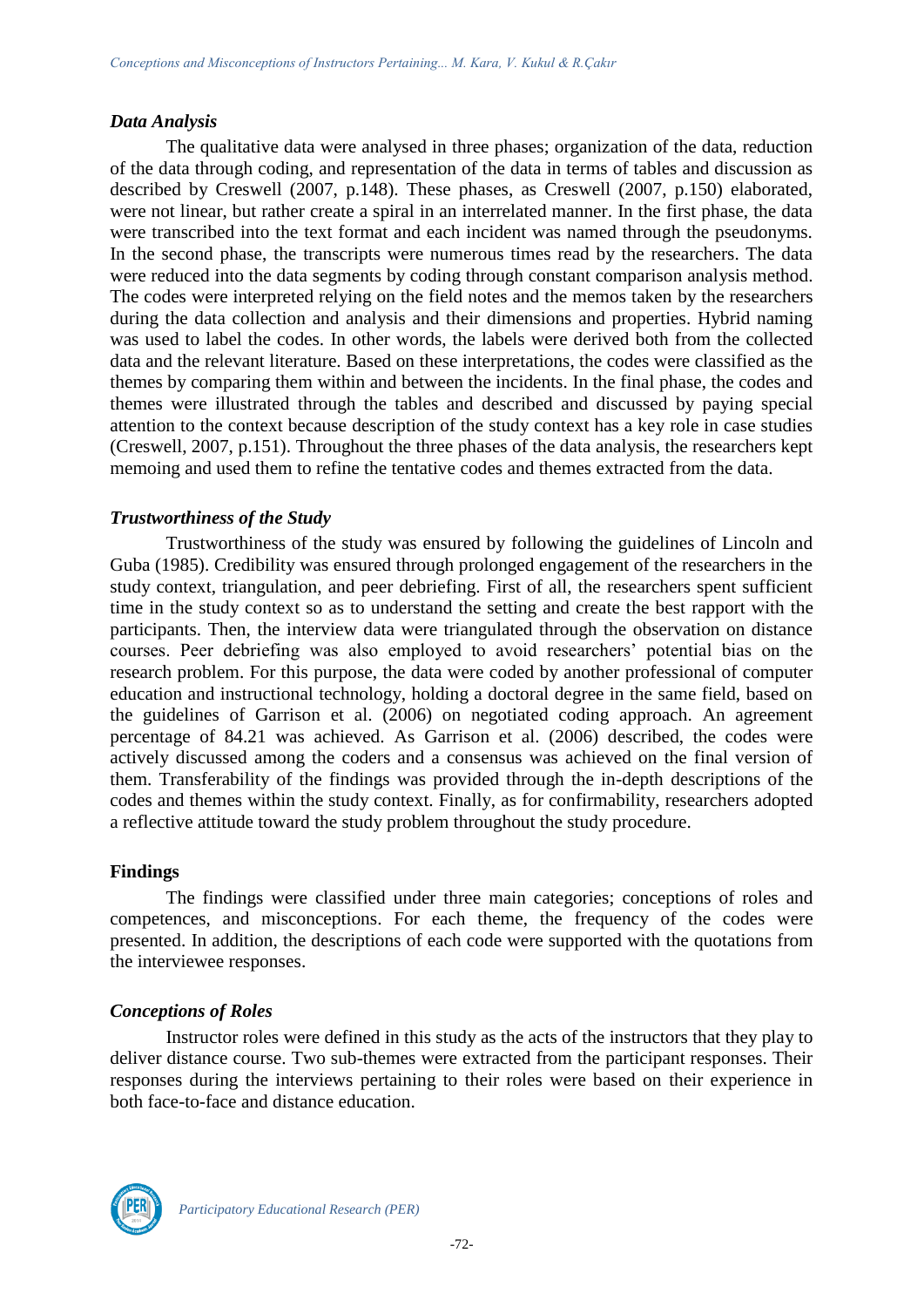| Sub-Theme              | <b>Conceptions of Roles</b>      |  |
|------------------------|----------------------------------|--|
| Planning               | Environmental/Technical Planning |  |
|                        | <b>Instructional Design</b>      |  |
| <b>Course Delivery</b> | Lecturing                        |  |
|                        | Evaluation                       |  |
|                        | Guidance                         |  |
|                        | Motivation                       |  |
|                        | <b>Material Development</b>      |  |

**Table 1.** Role Conceptions of the Instructor Roles in Distance Education

The first role conception of the instructors is planning. Planning covered environmental/technical planning and instructional design. The participants justified the need for planning by underlining the varying factors that might influence the synchronous lessons such as low student participation, low student motivation, and possible technical problems. Selecting the most appropriate synchronous lesson time is, for example, an action taken to improve student participation as part of the planning. An instructor, for instance, stated this role as follows:

"As an instructor, first of all, preparation of course settings… Taking the required actions by instructors… These are the fundamental responsibilities of an instructor. …Besides, by distance education, we mean an approach in which we have limited interaction. But, when you achieve students integration into the system, you might have a more participatory and effective lesson. Thus, she/he should be prepared for this, too. " I4

The second role conception of the participants is delivery. Delivery sub-theme included lecturing, evaluation, guidance, motivation, and material development. The first role conception is lecturing synchronously. The mainstream way of teaching at a distance in this case is presentation in all courses followed by demonstration and practice in applied courses. In this regard, synchronous lecturing is perceived by the instructors as the most central role. Guidance code both includes the guidance on the distance education system and the guidance on the course. In spite of the availability of the guidance for the distance education system on student guides, the participants think that students still need instructor guidance. The other code is motivation. The instructors believe in that students at a distance need further motivation than the ones in face-to-face education considering that they are working adults and studying at a distance is more challenging than face-to-face education. The participants finally stated evaluation and material development as their usual roles. An instructor summarized below their delivery roles:

"Our top responsibility is to deliver the content of a course in conceptually exact manner. Then, the applications of them… I mean supporting understanding through both visual and experiments. Even, physically conducting these during the finals when students are here…" I9

### *Conceptions of Competencies*

The instructor responses indicated that there are three important competencies required for distance education. These competencies are Information and Communication Technology (ICT) competency, Communication skills, and Subject Expertise as given at Table 2.

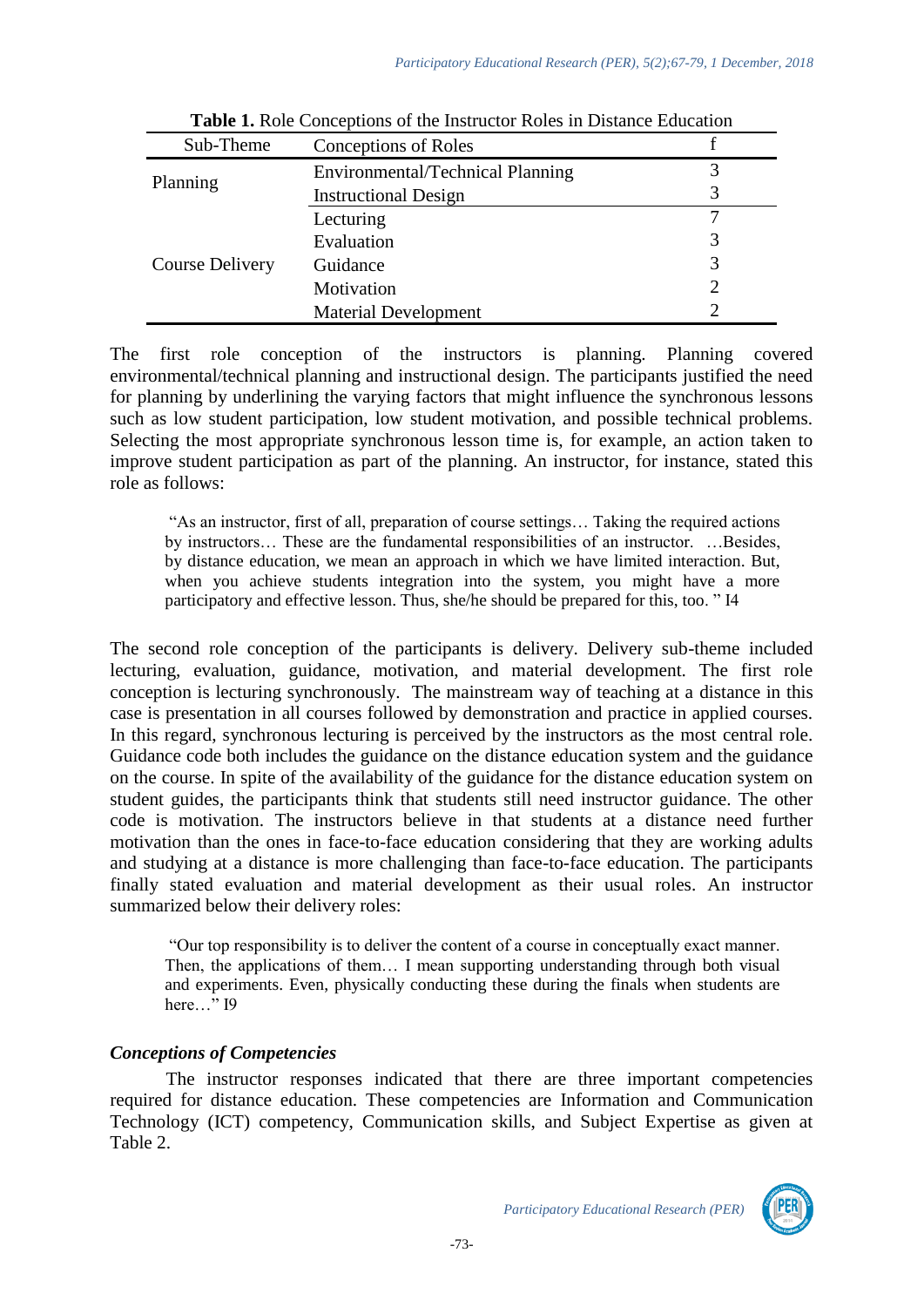| <b>Table 2.</b> Conceptions of the instructor Competencies in Distance Education |  |  |
|----------------------------------------------------------------------------------|--|--|
| <b>Conceptions of Competencies</b>                                               |  |  |
| <b>ICT</b> Competency                                                            |  |  |
| <b>Communication Skills</b>                                                      |  |  |
| Subject Expertise                                                                |  |  |

The most commonly stated competency by the instructors is ICT competency. They believe in that ICT competency is a survival and the most fundamental competency to deliver distance courses. By ICT competency, they mostly referred to the required knowledge and skills for Learning Management System (LMS) usage. An instructor explained the need for this competency as follows:

"Technology, first of all, is important. Entering a course by accessing to the site (LMS) by an instructor is quite important. He/she is required to be able to enter the system. She/he is required to be able to change lesson times as needed. He/she is required to be able to answer the questions of the students. He/she is required to have a technological background at a certain level. " I3

The secondly stated competency is communication skills. Some of the instructors have a thought that this competency is a requirement so as to facilitate interaction process in distance education settings considering communication challenges they faced. Subject expertise is the last competency stated by some of the interviewees. An instructor explained both of the competencies as follows:

"I think they, firstly, need to have good communication skills. All in all, knowledge sharing with the students is conducted via communication. Communication is the first. I think competency in his/her field is the second." I5

### *Misconceptions*

The participant responses showed that instructors have some misconceptions regarding distance education. A total of six misconceptions were extracted from the interviewee responses. These misconceptions are presented in Table 3 as follows. Based on the participants' responses during the interviews, it was concluded that the instructors base these misconceptions on their experience in both face-to-face and distance education. The findings regarding the misconceptions further showed that they constructed the misconceptions through their trial-and-error approach since they learned how to practice in distance education settings by their own efforts.

| <b>Table 3.</b> Misconceptions of Instructors in Distance Education |   |
|---------------------------------------------------------------------|---|
| <b>Misconceptions</b>                                               |   |
| Use of the Same materials with Face-to-face Education               |   |
| <b>Sufficient Materials</b>                                         |   |
| No Role for Interaction among Students                              |   |
| Ineffectiveness of Distance Education                               | 6 |
| Having the Same Roles with Face-to-face Education                   |   |
| <b>Impossibility of Distance Collaboration among Students</b>       |   |

**Table 3.** Misconceptions of Instructors in Distance Education

The most commonly observed misconception regarding distance education is the thought that the same materials with face-to-face education are used. The participants stated almost the

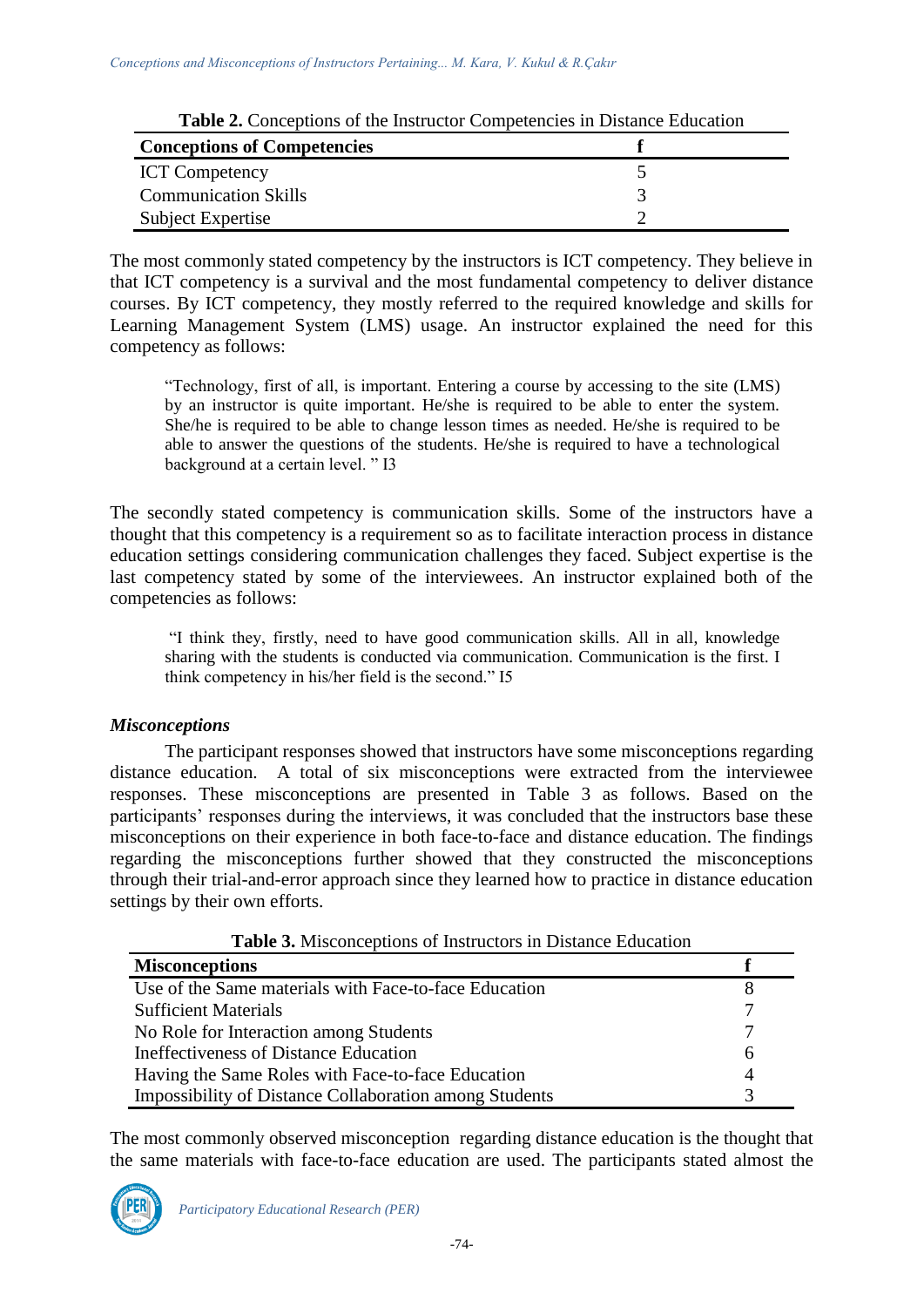similar thoughts in this regard. Only one of them stated that she uses more visuals so as to facilitate student understanding. In this respect, the use of the same materials imply the second misconception that the materials they used in distance education, also they use them in face-to-face education, is sufficient for distance education. The observations on distance courses revealed that they all use text-based materials without any or limited guidance or directions for supporting student autonomy. Similarly, the materials also lack of interactive properties. Even an instructor stated that she uses more detailed materials in face-to-face education and limited materials in distance education. An instructor stated both of these misconceptions as follows:

"Same. I use exactly the same (materials in both face-to-face and distance education). …There is no need for difference between them. The topics are the same. If we share videos to facilitate student understanding in distance education, we even show them (in face-to-face education)."I9

Another misconception of the instructors is that they think that they do not have a role for interaction among students. The participant instructors stated that the existing interaction among students are adequate and there is no need for them to spend any effort to encourage or improve this interaction. The statements of the participants supporting this misconceptions is as follows:

"We do not need to do it. They (students) already interact with each other. They have their own groups. They are in contact with each other for the courses." I5

The next misconceptions is the participant instructors' belief that distance education is ineffective. In fact, this is a result of the other misconceptions. Some of the instructors think distance education ineffective because of the communication problems or because some of them believe in that it is impossible to interact with students in distance education as do they in face-to-face education. For example, a participant think that distance education is ineffective because of the communication limitations and they state the similar ideas as follows:

"I do not think that it has the same effect ratio. Communication factor with our students is one-way in distance education. I do not think that it is so effective." I2

The belief that they have the same roles with face-to-face education is the other misconception of the instructors. The instructors think they have the same roles in both distance education and face-to-face education such as delivering synchronous lessons and evaluation. This misconception might be observed in an instructor's statement below:

"As I said earlier, all of them are the same. Whatever instructional responsibilities are in face-to-face education is required to be the same. In addition to this, communication problems are the responsibility of an instructor. She/he needs to do recovery process." I1

The final misconception of the instructors is about online collaboration. Some of them believe in that online collaboration is impossible. They think that the geographical distance makes collaborative activities impossible since collaboration requires physical meetings. For this reason, they stated that they prefer individual activities, instead. For example, an instructor stated her thoughts on online collaboration as follows:

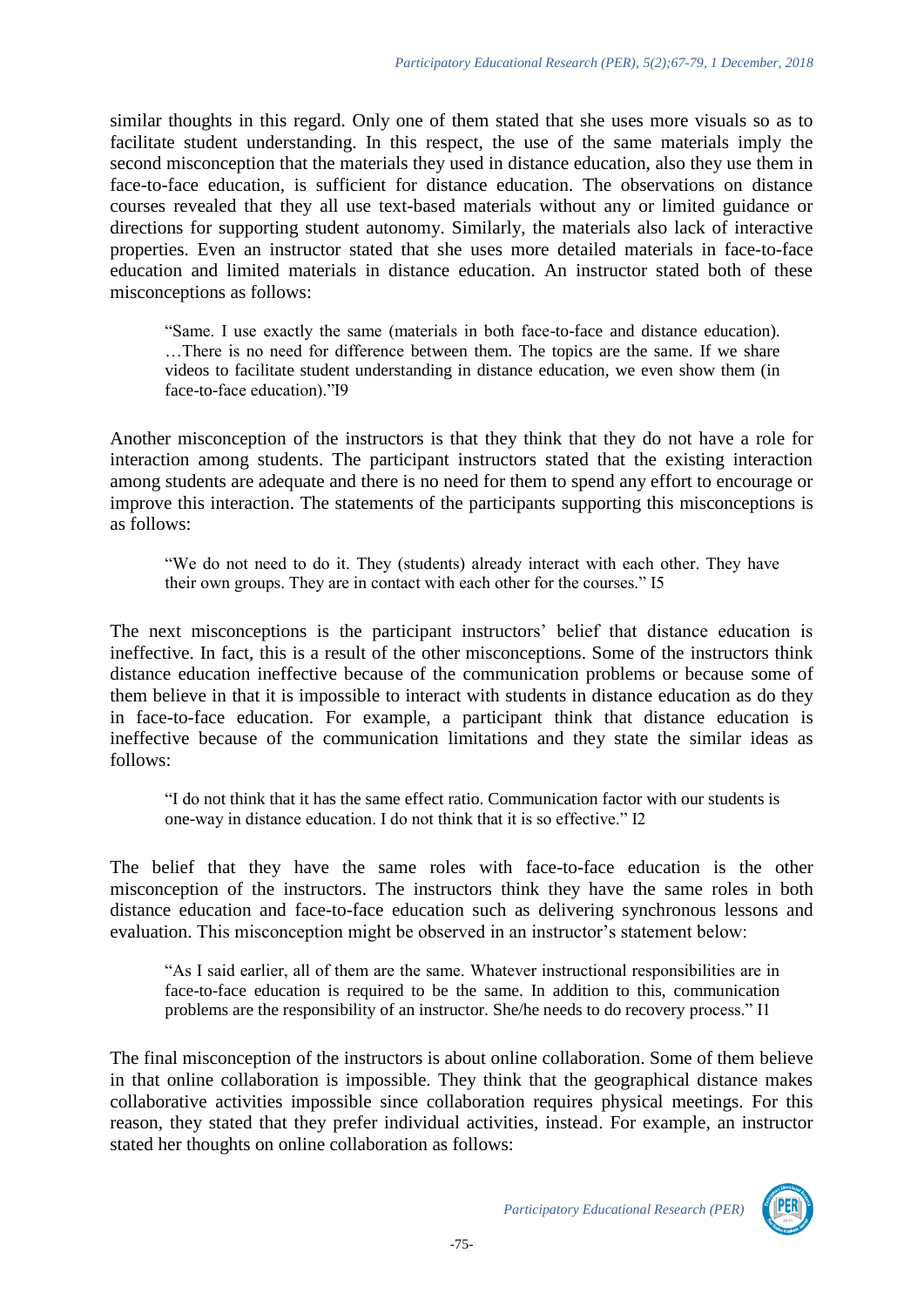"It is a problem that they meet, they contact the by sharing responsibilities from various cities. For this reason, I avoid assigning collaborative works." I2

#### **Discussion**

This study aimed to investigate conceptions and misconceptions of the instructors in term of their roles and competencies in distance education. The findings revealed three themes; namely, conceptions of roles, competencies, and misconceptions.

The first theme created is the conceptions of their roles. In terms of their roles, the findings indicated that the participant instructors have very broad conceptions of their roles based on both their experience in face-to-face and distance education. Planning was particularly underlined by them mainly due to the complexity, challenges, and uncertainties, for which they need to spend more effort in distance education settings than face-to-face education to deal with them. The planning covered the issues of configuration of physical environment, and technological tools, and instructional design for improving student participation such as setting the optimal synchronous lesson times and the most appropriate delivery method, but not design for materials. The second role is course delivery. They perceive this role same as the one in face-to-face education with a difference that technology is used for delivery. The roles regarding planning and course delivery are underlined by the previous studies defining instructor roles in distance education with diverse terms (e.g. Aydın, 2005; Bawane & Spector, 2009; Varvel, 2007; Williams, 2003). However, the findings of the present study indicated that the instructors do not pay attention on other roles such as social, managerial or advisor roles. The reason behind the generality of instructor perceptions on their roles is likely the lack of their knowledge and skills regarding distance education and its pedagogy.

The second theme is the conceptions of their competencies. The competency conceptions of the instructors are very broad. The competencies they stated are Subject Expertise, ICT competency, and Communication skills. Subject expertise is a natural conception expected from all instructors regardless of the delivery medium. On the other hand, the instructors believe in that distance education demands the competencies of ICT and communication skills so as to deal with all sort of instructional problems and communication challenges specific to distance education settings. Similar to the instructor roles, the literature on instructor competencies in distance education previously underlined the ones found out in the present study with various terms (e.g. Guasch et al., 2010; Darabi et al., 2006; Varvel, 2007; Williams, 2003). The findings of the present study illustrated that the instructors constructed their competency conceptions based on their experience and challenges in their own practices. The final theme created is the misconceptions of the instructors. The findings of the study revealed that the instructors filled in the blanks in their broad conceptions of the roles and competencies with the misconceptions that they constructed based on their experience in their trial-and-error efforts. The observed misconceptions are the belief that use of same materials with face-to-face education, sufficient materials, lack of role for interaction among students, ineffectiveness of distance education, having the same roles with face-to-face education, and impossibility of online collaboration among students. These findings confirmed the notion that learning by trial-and-error causes the instructors to have negative conclusions about distance education (Fang, 2007). Furthermore, as pointed out by Baran, et al. (2011), a techno-centric approach with a perspective of one-size-fits-all causes the replication of the traditional approaches in distance education. The use of the same materials and efforts to perform the same roles in both distance and face-to-face education, for example, are the indicators of the replication of the traditional approaches in distance education. As stated

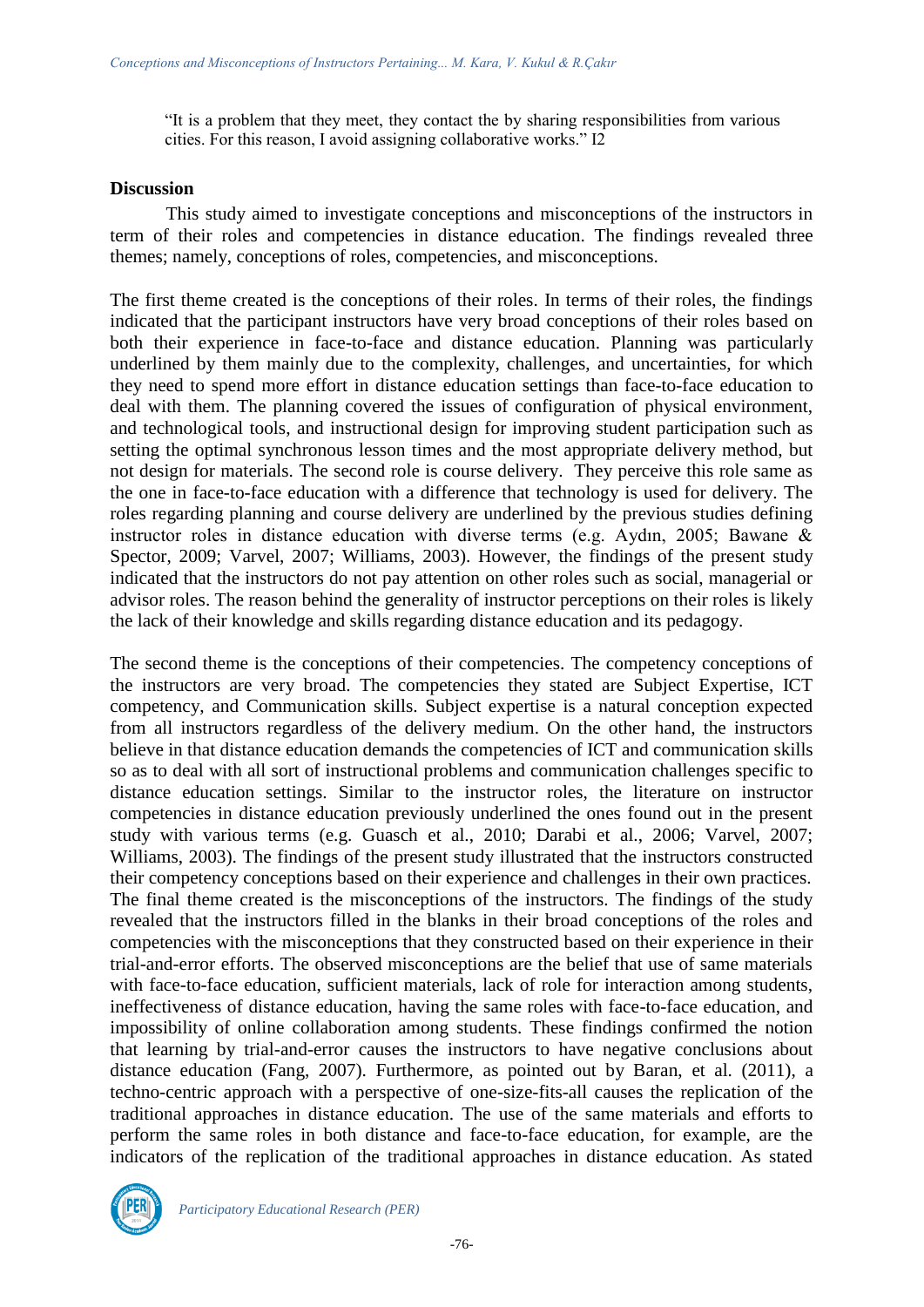earlier for their conceptions, these misconceptions are also the natural result of the lack of prerequisite knowledge and skills for the instructors to practice in distance education context. Therefore, the study findings suggest continuous professional development starting prior to acting in distance education because the more the instructors engaged in professional development activities, the more they have awareness (Gonzalez-Sanmamed et al., 2014). The findings also imply that the professional development programs are required to be based on the notion that a critical reflection and practice of the instructors so as to transform their teaching in distance education is a necessity by adopting them as adult learners (Baran, et al., 2011). Therefore, the findings identified in this study suggest active reflection of the instructors on their conceptions and practices for improvement.

#### **Conclusion**

This case study revealed the conceptions of the instructors in terms of their roles and competencies and misconceptions regarding distance education. Their conceptions of roles and competencies are based on their experience in both face-to-face and distance education. This base unsurprisingly leads to misconceptions regarding teaching in distance education. The main reason behind the instructor conceptions on their roles and competencies and misconceptions is the unavailability of professional development programs and learning by trial-and-error, consequently. The study findings showed that particularly the lack of prerequisite knowledge regarding distance education pedagogy causes instructor misconceptions by basing their conceptions on face-to-face education. For this reason, instructor support for both professional development and their active reflection on their meaning making process is a continuing necessity for the construction of their conceptions by encouraging them to avoid the frameworks of the traditional approaches.

#### **Recommendations for Future Research and Practice**

The study has several limitations. First of all, it was conducted with the participation of the instructors in a university. Multiple case studies might be conducted in different contexts with multiple stakeholders. Secondly, the findings of the study are descriptive. The prescriptive studies focusing on the design for professional development studies aiming to improve teaching practices and to transform instructor conceptions might be conducted based on the needs assessment. Particularly, the study findings suggest further research on instructor reflections on their conceptions and practices as they participate in professional development studies from a critical perspective.

The study certainly has implications for practice. Firstly, trainings for instructors, particularly pertaining to distance education processes and pedagogy, are required to be provided before instructor recruitment so as to base their meaning making process on the correct conceptualizations. The professional development efforts in various fields such as pedagogy, andragogy, technology integration, and social aspects are recommended to be continuously available for instructors. Instructor reflections on their practices are also a recommendation of this study for them and professionals to transform the practices and conceptions.

### **References**

Aydın, C. H. (2005). Turkish mentors' perception of roles, competencies and resources for online teaching. *Turkish Online Journal of Distance Education*, 6(3), 58-80.

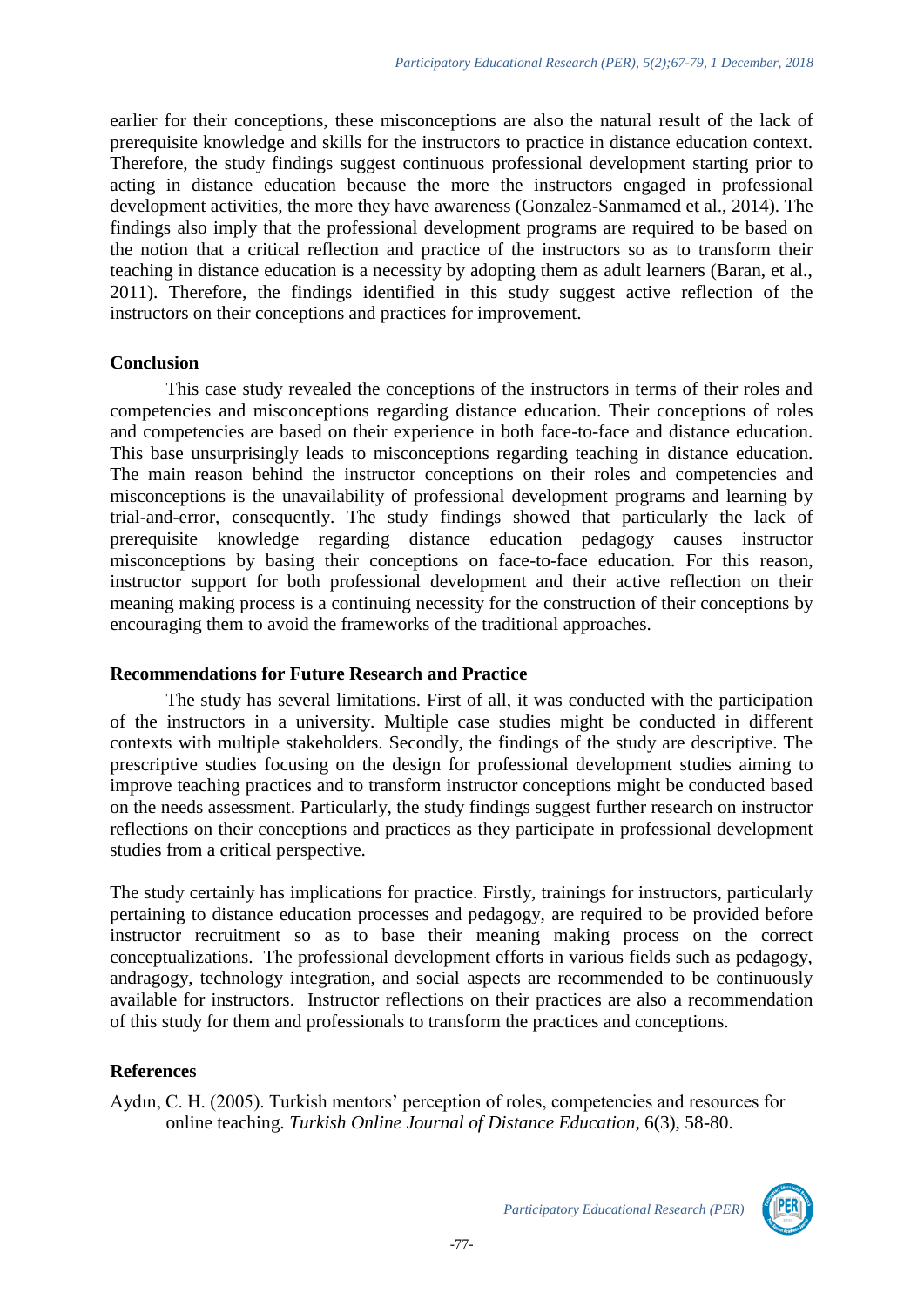- Baran, E., Correia, A. P., & Thompson, A. (2011). Transforming online teaching practice: Critical analysis of the literature on the roles and competencies of online teachers. *Distance Education*, 32(3), 421-439.
- Bawane, J., & Spector, J. M. (2009). Prioritization of online instructor roles: implications for competency-based teacher education programs. *Distance Education*, 30(3), 383-397.
- Belcheir, M.J. & Cucek, M. (2002). Faculty perceptions of teaching distance education courses. *Research Report*. Boise State Üniversitesi. Retrieved from: https://files.eric.ed.gov/fulltext/ED480925.pdf
- Berge, Z. L. (2008). Changing instructor's roles in virtual worlds. *Quarterly Review of Distance Education*, 9(4), 407-414.
- Creswell, J. W. (2007). *Qualitative Inquiry and Research Design: Choosing among Five Approaches* (2nd Ed.). Sage.
- Darabi, A. A., Sikorski, E. G., & Harvey, R. B. (2006). Validated competencies for distance teaching. *Distance Education*, 27(1), 105-122.
- DEAC, Distance Education Accrediting Commission. (2017). *Directory of accredited institutions*. Retrieved from [https://www.deac.org/Student-Center/Directory-Of-](https://www.deac.org/Student-Center/Directory-Of-Accredited-Institutions.aspx)[Accredited-Institutions.aspx](https://www.deac.org/Student-Center/Directory-Of-Accredited-Institutions.aspx)
- Easton, S. S. (2003). Clarifying the instructor's role in online distance learning. *Communication Education*, 52(2), 87-105.
- Fang, B. (2007). A performance-based development model for online faculty. *Performance Improvement*, 46(5), 17-24.
- Garrison, D. R., Cleveland-Innes, M., Koole, M., & Kappelman, J. (2006). Revisiting methodological issues in transcript analysis: Negotiated coding and reliability. *The Internet and Higher Education*, 9(1), 1-8.
- González-Sanmamed, M., Muñoz-Carril, P. C., & Sangrà, A. (2014). Level of proficiency and professional development needs in peripheral online teaching roles. *The International Review of Research in Open and Distributed Learning*, 15(6), 162-187.
- Goodyear, P., Salmon, G., Spector, J. M., Steeples, C., & Tickner, S. (2001). Competences for online teaching: A special report. *Educational Technology Research and Development*, 49(1), 65-72.
- Gök B. (2007) *Uzaktan eğitimde görev alan öğretim elemanlarının uzaktan eğitim algısı*. Unpublished master's thesis, Gazi University, Ankara.
- Guasch, T., Alvarez, I., & Espasa, A. (2010). University teacher competencies in a virtual teaching/learning environment: Analysis of a teacher training experience. *Teaching and Teacher Education*, 26(2), 199-206.
- Gülbahar, Y. (2009). *E-ögrenme*. Ankara: Pegem Yayıncılık.
- Heuer, B. P., & King, K. P. (2004). Leading the Band: The role of the instructor in online learning for Educators. *The Journal of Interactive Online Learning*, 3(1), 1-11.
- Kara M. (2018). *Influential factors on faculty performance in distance education*. Unpublished Doctoral Dissertation, Middle East Technical University, Ankara.
- Kaya, Z. (2002). *Uzaktan Eğitim.* Pegem Yayıncılık.
- Koloğlu T. F. (2016) *Öğretim elemanlarının uzaktan eğitime bakış açıları ve hazırbulunuşlukları: Ordu üniversitesi örneği*. Unpublished Master's Thesis, Afyon Kocatepe University, Afyonkarahisar.
- Lincoln, Y. S. & Guba, E. G. (1985). *Naturalistic inquiry*. Sage.
- İncik, E. Y., & Tanrıseven, I. (2012). Eğitim fakültesi öğretim elemanlarının ve öğretmen adaylarının öğrenci merkezli eğitime ilişkin görüşleri (Mersin üniversitesi örneği). *Mersin Üniversitesi Eğitim Fakültesi Dergisi*, 8(3), 172–184.
- Miles, M. B. & Huberman, A. M. (1994). *Qualitative Data Analysis: An Expanded Source*   $Book (2<sup>nd</sup> Ed.)$ . Sage.



*Participatory Educational Research (PER)*